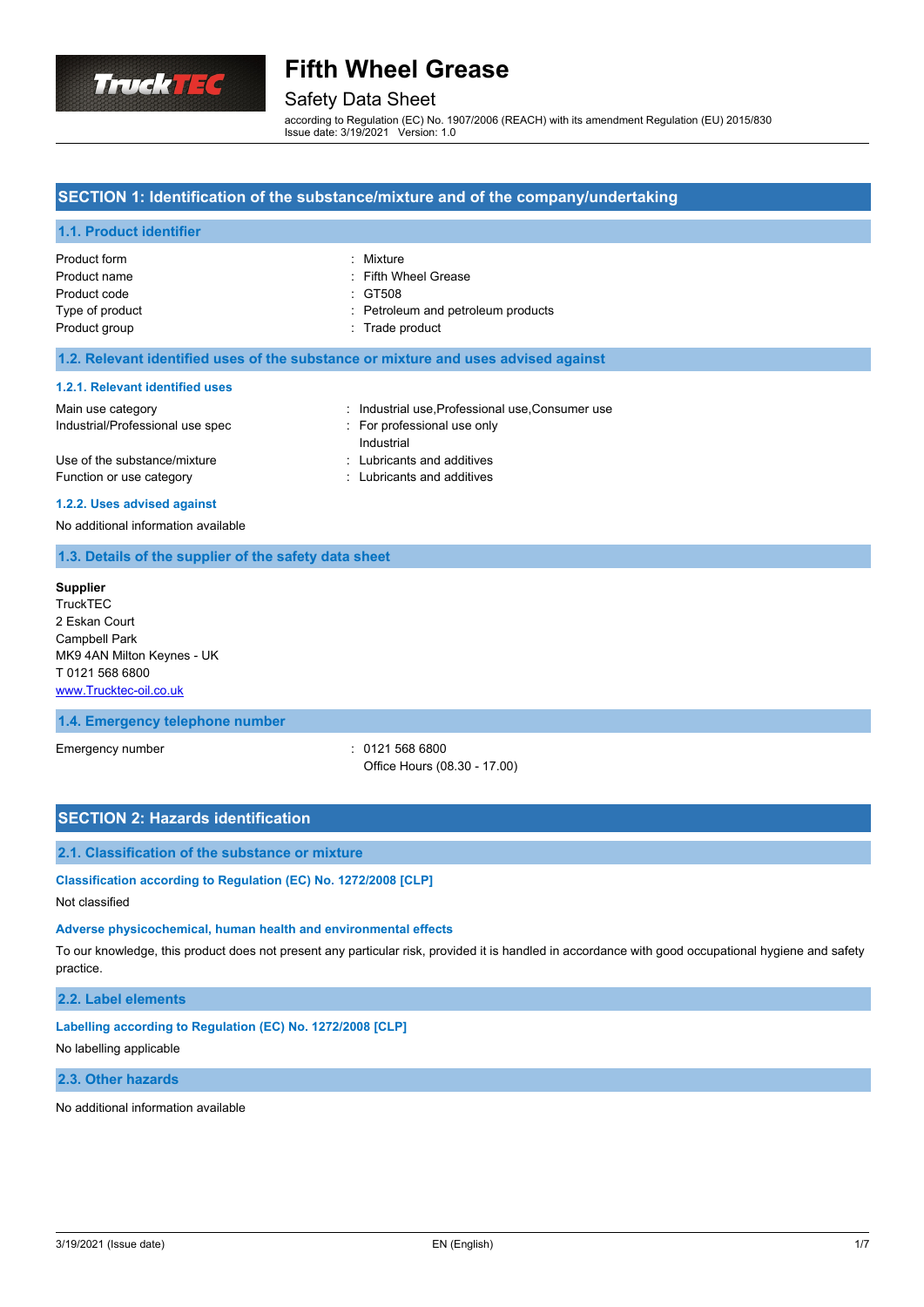# Safety Data Sheet

according to Regulation (EC) No. 1907/2006 (REACH) with its amendment Regulation (EU) 2015/830

## **SECTION 3: Composition/information on ingredients**

#### **3.1. Substances**

Not applicable

**3.2. Mixtures**

This mixture does not contain any substances to be mentioned according to the criteria of section 3.2 of REACH Annex II

# **SECTION 4: First aid measures**

## **4.1. Description of first aid measures**

| First-aid measures after inhalation   | : Remove person to fresh air and keep comfortable for breathing. |
|---------------------------------------|------------------------------------------------------------------|
| First-aid measures after skin contact | Wash skin with plenty of water.                                  |
| First-aid measures after eye contact  | : Rinse eyes with water as a precaution.                         |
| First-aid measures after ingestion    | : Call a poison center or a doctor if you feel unwell.           |

## **4.2. Most important symptoms and effects, both acute and delayed**

No additional information available

**4.3. Indication of any immediate medical attention and special treatment needed**

Treat symptomatically.

| <b>SECTION 5: Firefighting measures</b>                    |                                                                                                                                             |  |  |
|------------------------------------------------------------|---------------------------------------------------------------------------------------------------------------------------------------------|--|--|
| 5.1. Extinguishing media                                   |                                                                                                                                             |  |  |
| Suitable extinguishing media                               | Water spray. Dry powder. Foam. Carbon dioxide.                                                                                              |  |  |
| 5.2. Special hazards arising from the substance or mixture |                                                                                                                                             |  |  |
| Hazardous decomposition products in case of fire           | : Toxic fumes may be released.                                                                                                              |  |  |
| 5.3. Advice for firefighters                               |                                                                                                                                             |  |  |
| Protection during firefighting                             | : Do not attempt to take action without suitable protective equipment. Self-contained<br>breathing apparatus. Complete protective clothing. |  |  |

| <b>SECTION 6: Accidental release measures</b>                            |                                                                                                                                                              |  |
|--------------------------------------------------------------------------|--------------------------------------------------------------------------------------------------------------------------------------------------------------|--|
| 6.1. Personal precautions, protective equipment and emergency procedures |                                                                                                                                                              |  |
| 6.1.1. For non-emergency personnel<br>Emergency procedures               | : Ventilate spillage area.                                                                                                                                   |  |
| 6.1.2. For emergency responders                                          |                                                                                                                                                              |  |
| Protective equipment                                                     | Do not attempt to take action without suitable protective equipment. For further information<br>refer to section 8: "Exposure controls/personal protection". |  |
| <b>6.2. Environmental precautions</b>                                    |                                                                                                                                                              |  |
| Avoid release to the environment.                                        |                                                                                                                                                              |  |
| 6.3. Methods and material for containment and cleaning up                |                                                                                                                                                              |  |
| Methods for cleaning up<br>Other information                             | Take up liquid spill into absorbent material.<br>Dispose of materials or solid residues at an authorized site.                                               |  |
| 6.4. Reference to other sections                                         |                                                                                                                                                              |  |
| For further information refer to section 13.                             |                                                                                                                                                              |  |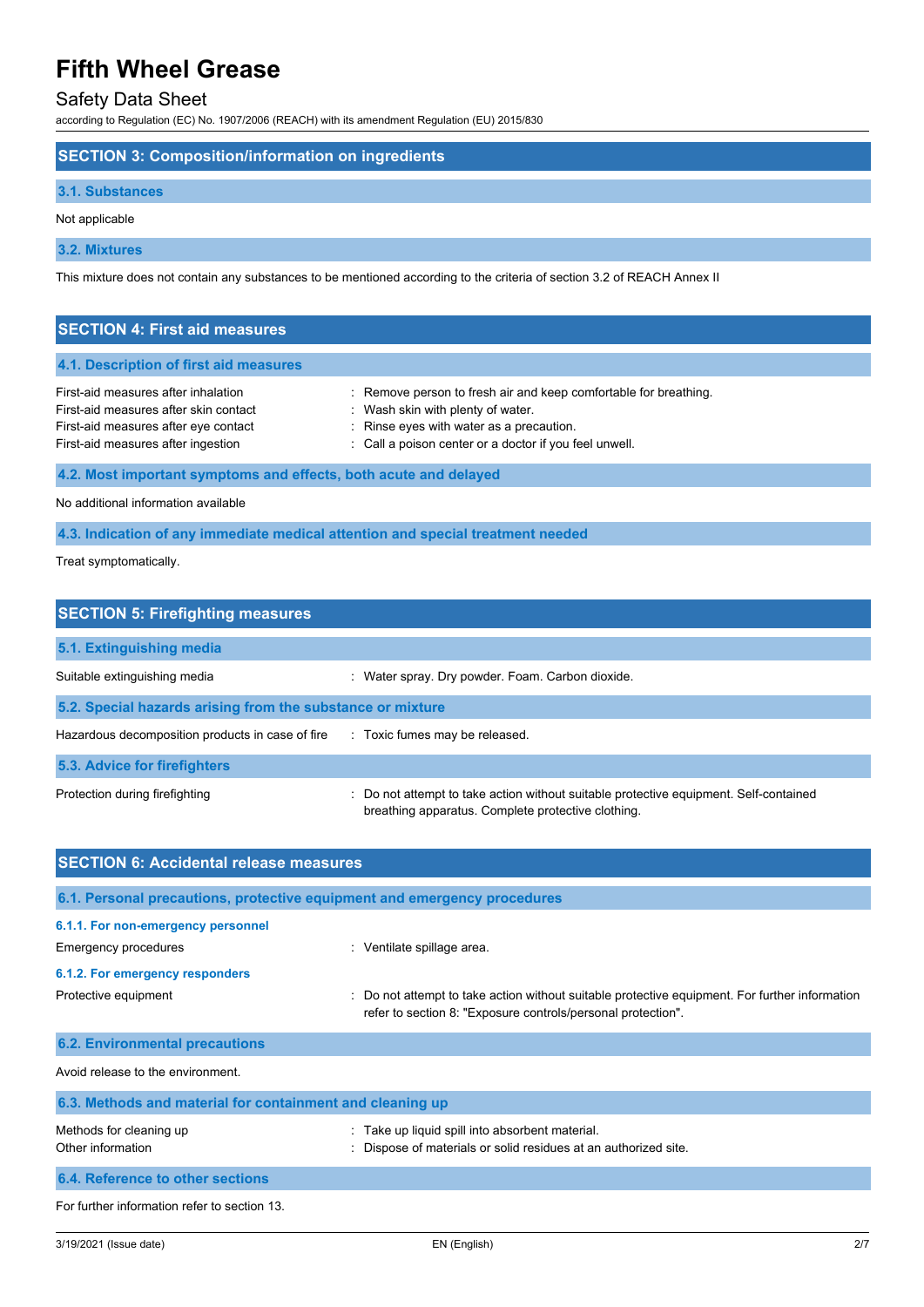## Safety Data Sheet

according to Regulation (EC) No. 1907/2006 (REACH) with its amendment Regulation (EU) 2015/830

| <b>SECTION 7: Handling and storage</b>                            |                                                                                                                                                                                              |
|-------------------------------------------------------------------|----------------------------------------------------------------------------------------------------------------------------------------------------------------------------------------------|
| 7.1. Precautions for safe handling                                |                                                                                                                                                                                              |
| Precautions for safe handling<br>Hygiene measures                 | : Ensure good ventilation of the work station. Wear personal protective equipment.<br>: Do not eat, drink or smoke when using this product. Always wash hands after handling the<br>product. |
| 7.2. Conditions for safe storage, including any incompatibilities |                                                                                                                                                                                              |

Storage conditions **Storage conditions** : Store in a well-ventilated place. Keep cool.

### **7.3. Specific end use(s)**

No additional information available

## **SECTION 8: Exposure controls/personal protection**

## **8.1. Control parameters**

**8.1.1 National occupational exposure and biological limit values**

#### No additional information available

#### **8.1.2. Recommended monitoring procedures**

No additional information available

#### **8.1.3. Air contaminants formed**

No additional information available

## **8.1.4. DNEL and PNEC**

No additional information available

#### **8.1.5. Control banding**

No additional information available

## **8.2. Exposure controls**

## **8.2.1. Appropriate engineering controls**

#### **Appropriate engineering controls:** Ensure good ventilation of the work station.

#### **8.2.2. Personal protection equipment**

#### **Personal protective equipment symbol(s):**



#### **8.2.2.1. Eye and face protection**

| <b>Eye protection:</b>            |  |
|-----------------------------------|--|
| Safety glasses                    |  |
| 8.2.2.2. Skin protection          |  |
| Skin and body protection:         |  |
| Wear suitable protective clothing |  |
|                                   |  |
| <b>Hand protection:</b>           |  |

Protective gloves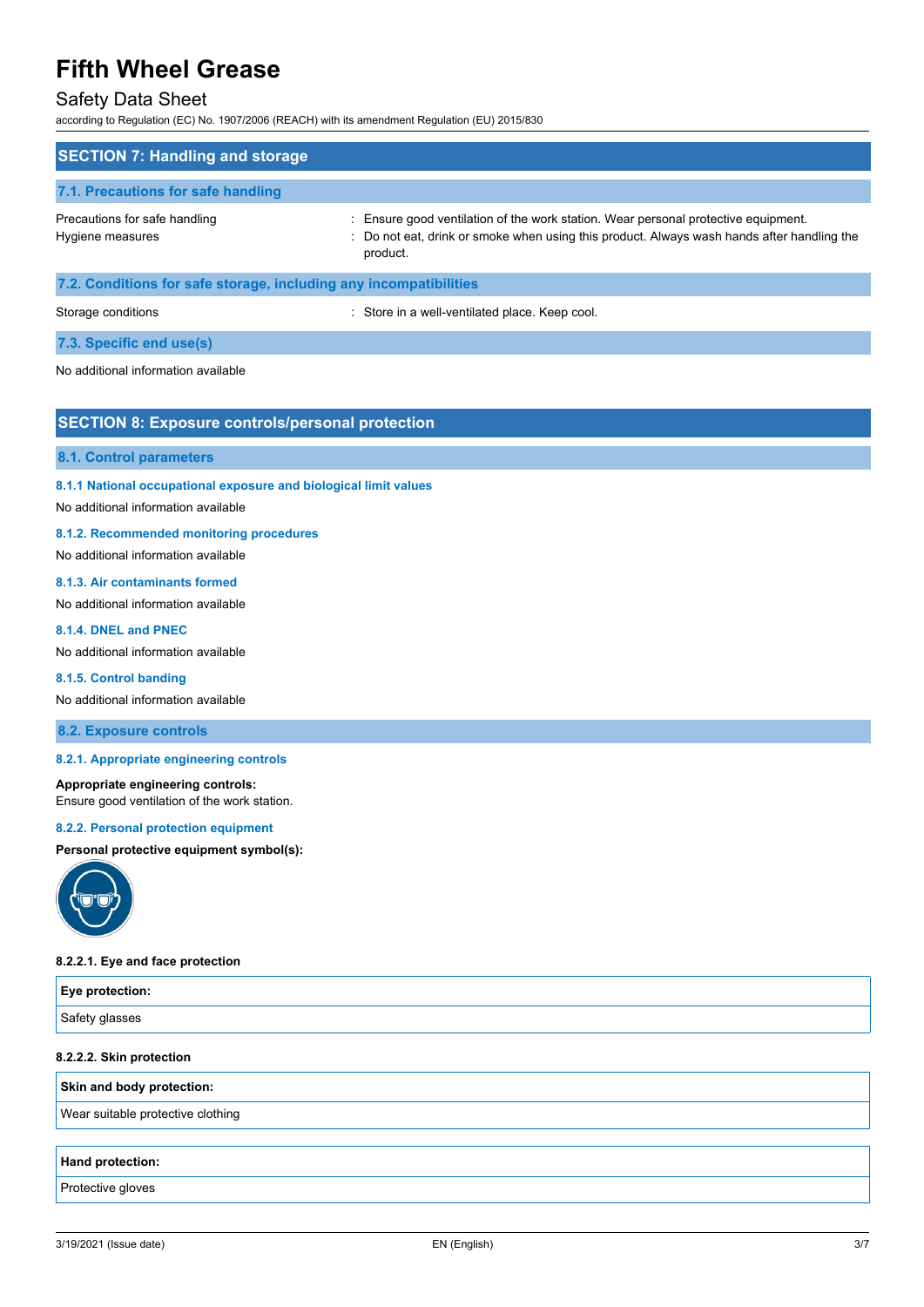## Safety Data Sheet

according to Regulation (EC) No. 1907/2006 (REACH) with its amendment Regulation (EU) 2015/830

#### **8.2.2.3. Respiratory protection**

#### **Respiratory protection:**

In case of insufficient ventilation, wear suitable respiratory equipment

## **8.2.2.4. Thermal hazards**

No additional information available

**8.2.3. Environmental exposure controls**

## **Environmental exposure controls:**

Avoid release to the environment.

| <b>SECTION 9: Physical and chemical properties</b>                                                                                                                                                                                                                                                                                 |                                                                                                                                                                                                                                                                                |  |
|------------------------------------------------------------------------------------------------------------------------------------------------------------------------------------------------------------------------------------------------------------------------------------------------------------------------------------|--------------------------------------------------------------------------------------------------------------------------------------------------------------------------------------------------------------------------------------------------------------------------------|--|
| 9.1. Information on basic physical and chemical properties                                                                                                                                                                                                                                                                         |                                                                                                                                                                                                                                                                                |  |
| Physical state<br>Appearance<br>Colour<br>Odour<br>Odour threshold<br>рH<br>Relative evaporation rate (butylacetate=1)<br>Melting point<br>Freezing point<br>Boiling point<br>Flash point<br>Auto-ignition temperature                                                                                                             | : Liquid<br>Grease.<br>Grey.<br>Barely perceptible odour.<br>No data available<br>No data available<br>No data available<br>>140 °C<br>No data available<br>No data available<br>> 200 °C<br>No data available<br>٠                                                            |  |
| Decomposition temperature<br>Flammability (solid, gas)<br>Vapour pressure<br>Relative vapour density at 20 °C<br>Relative density<br>Solubility<br>Partition coefficient n-octanol/water (Log Pow)<br>Viscosity, kinematic<br>Viscosity, dynamic<br><b>Explosive properties</b><br>Oxidising properties<br><b>Explosive limits</b> | No data available<br>Not applicable<br>No data available<br>No data available<br>No information available<br>insoluble in water.<br>No data available<br>680 mm <sup>2</sup> /s @ 40 deg C<br>No data available<br>No data available<br>No data available<br>No data available |  |
| 9.2. Other information                                                                                                                                                                                                                                                                                                             |                                                                                                                                                                                                                                                                                |  |

No additional information available

## **SECTION 10: Stability and reactivity**

## **10.1. Reactivity**

The product is non-reactive under normal conditions of use, storage and transport.

**10.2. Chemical stability**

Stable under normal conditions.

**10.3. Possibility of hazardous reactions**

No dangerous reactions known under normal conditions of use.

#### **10.4. Conditions to avoid**

None under recommended storage and handling conditions (see section 7).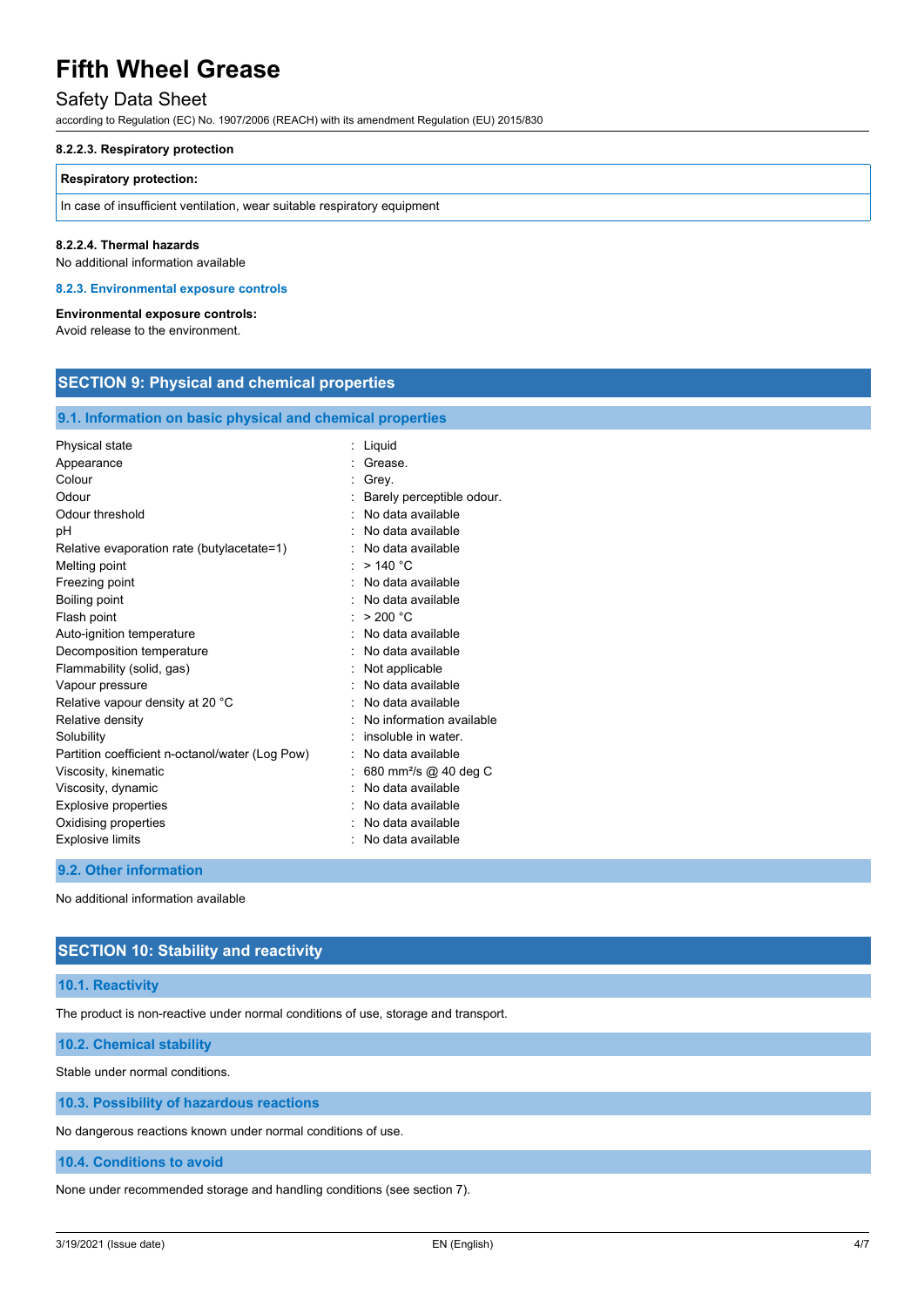# Safety Data Sheet

according to Regulation (EC) No. 1907/2006 (REACH) with its amendment Regulation (EU) 2015/830

## **10.5. Incompatible materials**

## No additional information available

**10.6. Hazardous decomposition products**

Under normal conditions of storage and use, hazardous decomposition products should not be produced.

| <b>SECTION 11: Toxicological information</b>                                                                                                 |                                                                                                                 |  |
|----------------------------------------------------------------------------------------------------------------------------------------------|-----------------------------------------------------------------------------------------------------------------|--|
| 11.1 Information on toxicological effects                                                                                                    |                                                                                                                 |  |
| Acute toxicity (oral)<br>Acute toxicity (dermal)<br>Acute toxicity (inhalation)                                                              | : Not classified<br>Not classified<br>$\bullet$<br>: Not classified                                             |  |
| Skin corrosion/irritation<br>Serious eye damage/irritation<br>Respiratory or skin sensitisation<br>Germ cell mutagenicity<br>Carcinogenicity | Not classified<br>٠<br>Not classified<br>٠<br>Not classified<br>٠<br>Not classified<br>٠<br>Not classified<br>٠ |  |
| Reproductive toxicity                                                                                                                        | Not classified                                                                                                  |  |
| STOT-single exposure                                                                                                                         | : Not classified                                                                                                |  |
| STOT-repeated exposure                                                                                                                       | Not classified<br>٠.                                                                                            |  |
| Aspiration hazard                                                                                                                            | Not classified<br>٠                                                                                             |  |
| <b>Fifth Wheel Grease</b>                                                                                                                    |                                                                                                                 |  |
| Viscosity, kinematic                                                                                                                         | 680 mm <sup>2</sup> /s @ 40 deg C                                                                               |  |

|  |  | <b>SECTION 12: Ecological information</b> |
|--|--|-------------------------------------------|
|  |  |                                           |

| 12.1. Toxicity                                                                                                                                                             |                                                                                                                                                                        |
|----------------------------------------------------------------------------------------------------------------------------------------------------------------------------|------------------------------------------------------------------------------------------------------------------------------------------------------------------------|
| Ecology - general<br>Hazardous to the aquatic environment, short-term<br>(acute)<br>Hazardous to the aquatic environment, long-term<br>(chronic)<br>Not rapidly degradable | The product is not considered harmful to aquatic organisms nor to cause long-term adverse<br>÷.<br>effects in the environment.<br>: Not classified<br>: Not classified |
| 12.2. Persistence and degradability                                                                                                                                        |                                                                                                                                                                        |
|                                                                                                                                                                            |                                                                                                                                                                        |
| No additional information available                                                                                                                                        |                                                                                                                                                                        |
| 12.3. Bioaccumulative potential                                                                                                                                            |                                                                                                                                                                        |
| No additional information available                                                                                                                                        |                                                                                                                                                                        |
| 12.4. Mobility in soil                                                                                                                                                     |                                                                                                                                                                        |
| No additional information available                                                                                                                                        |                                                                                                                                                                        |
| 12.5. Results of PBT and vPvB assessment                                                                                                                                   |                                                                                                                                                                        |
| No additional information available                                                                                                                                        |                                                                                                                                                                        |
| 12.6. Other adverse effects                                                                                                                                                |                                                                                                                                                                        |
| No additional information available                                                                                                                                        |                                                                                                                                                                        |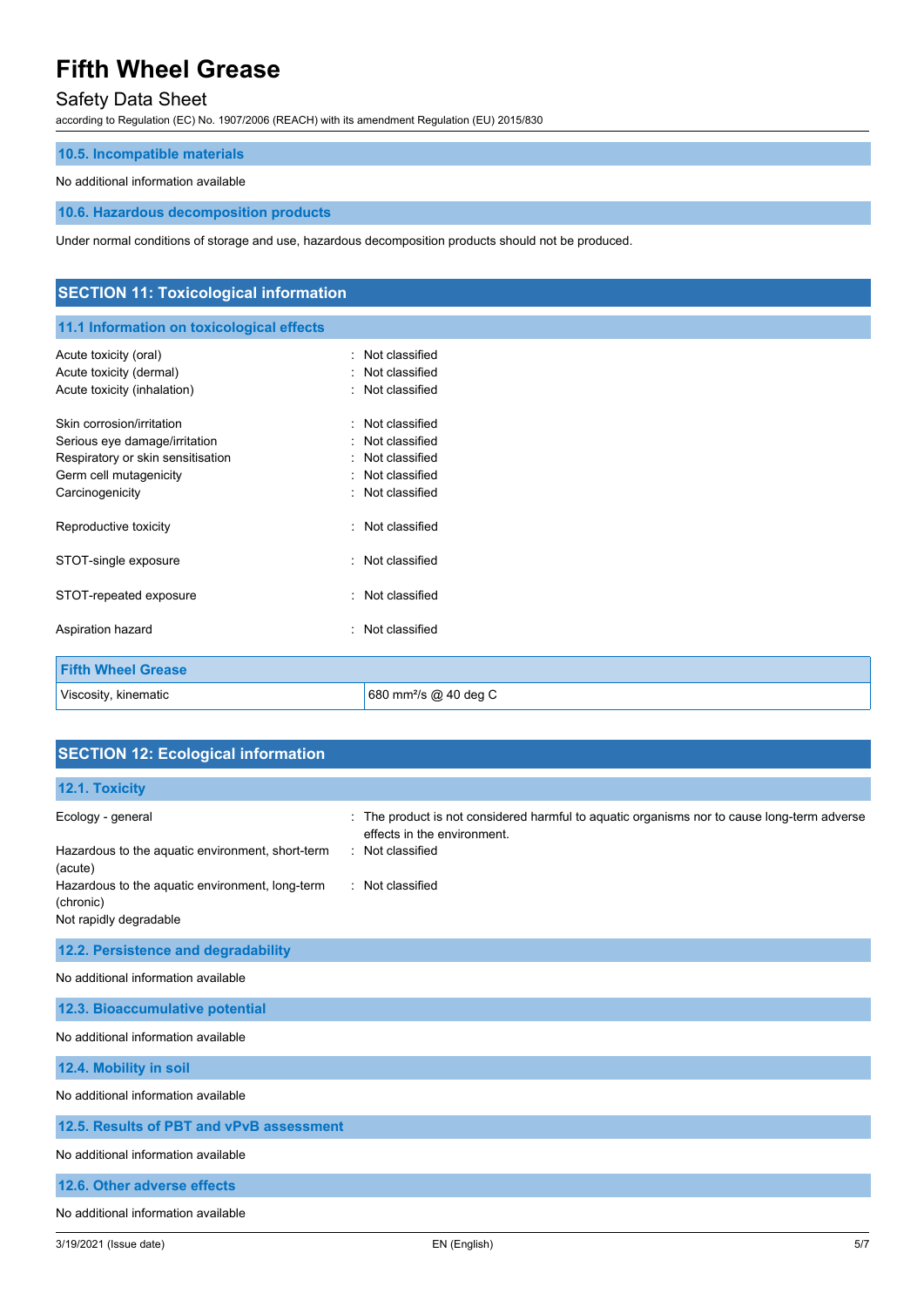## Safety Data Sheet

according to Regulation (EC) No. 1907/2006 (REACH) with its amendment Regulation (EU) 2015/830

## **SECTION 13: Disposal considerations**

## **13.1. Waste treatment methods**

Waste treatment methods : Dispose of contents/container in accordance with licensed collector's sorting instructions.

## **SECTION 14: Transport information**

| In accordance with ADR / IMDG / IATA / ADN / RID |                |                |                |                |
|--------------------------------------------------|----------------|----------------|----------------|----------------|
| <b>ADR</b>                                       | <b>IMDG</b>    | <b>IATA</b>    | <b>ADN</b>     | <b>RID</b>     |
| 14.1. UN number                                  |                |                |                |                |
| Not applicable                                   | Not applicable | Not applicable | Not applicable | Not applicable |
| 14.2. UN proper shipping name                    |                |                |                |                |
| Not applicable                                   | Not applicable | Not applicable | Not applicable | Not applicable |
| 14.3. Transport hazard class(es)                 |                |                |                |                |
| Not applicable                                   | Not applicable | Not applicable | Not applicable | Not applicable |
| 14.4. Packing group                              |                |                |                |                |
| Not applicable                                   | Not applicable | Not applicable | Not applicable | Not applicable |
| <b>14.5. Environmental hazards</b>               |                |                |                |                |
| Not applicable                                   | Not applicable | Not applicable | Not applicable | Not applicable |
| No supplementary information available           |                |                |                |                |
|                                                  |                |                |                |                |

### **14.6. Special precautions for user**

**Overland transport** Not applicable **Transport by sea** Not applicable **Air transport** Not applicable **Inland waterway transport** Not applicable **Rail transport** Not applicable

**14.7. Transport in bulk according to Annex II of Marpol and the IBC Code**

Not applicable

## **SECTION 15: Regulatory information**

**15.1. Safety, health and environmental regulations/legislation specific for the substance or mixture**

### **15.1.1. EU-Regulations**

Contains no REACH substances with Annex XVII restrictions

Contains no substance on the REACH candidate list

Contains no REACH Annex XIV substances

Contains no substance subject to Regulation (EU) No 649/2012 of the European Parliament and of the Council of 4 July 2012 concerning the export and import of hazardous chemicals.

Contains no substance subject to Regulation (EU) No 2019/1021 of the European Parliament and of the Council of 20 June 2019 on persistent organic pollutants

#### **15.1.2. National regulations**

No additional information available